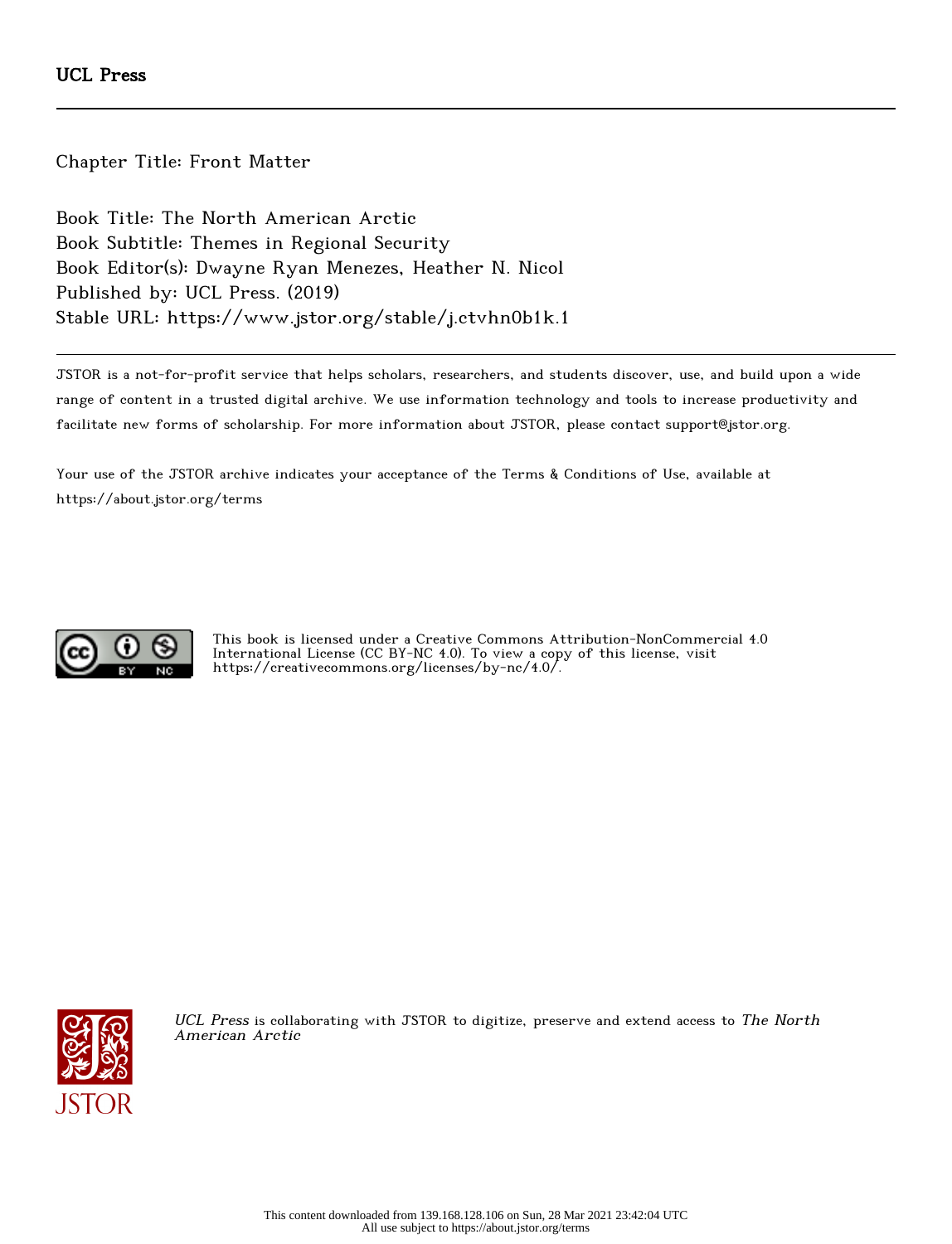Edited by Dwayne Ryan Menezes Heather N. Nicol



# **THE NORTH** AMERICAN ARCTIC

Themes in Regional Security

 $^{\mathrm{A}}$  U **ICLPR** This content downloaded from 139.168.128.106 on Sun, 28 Mar 2021 23:42:04 UTC All use subject to https://about.jstor.org/terms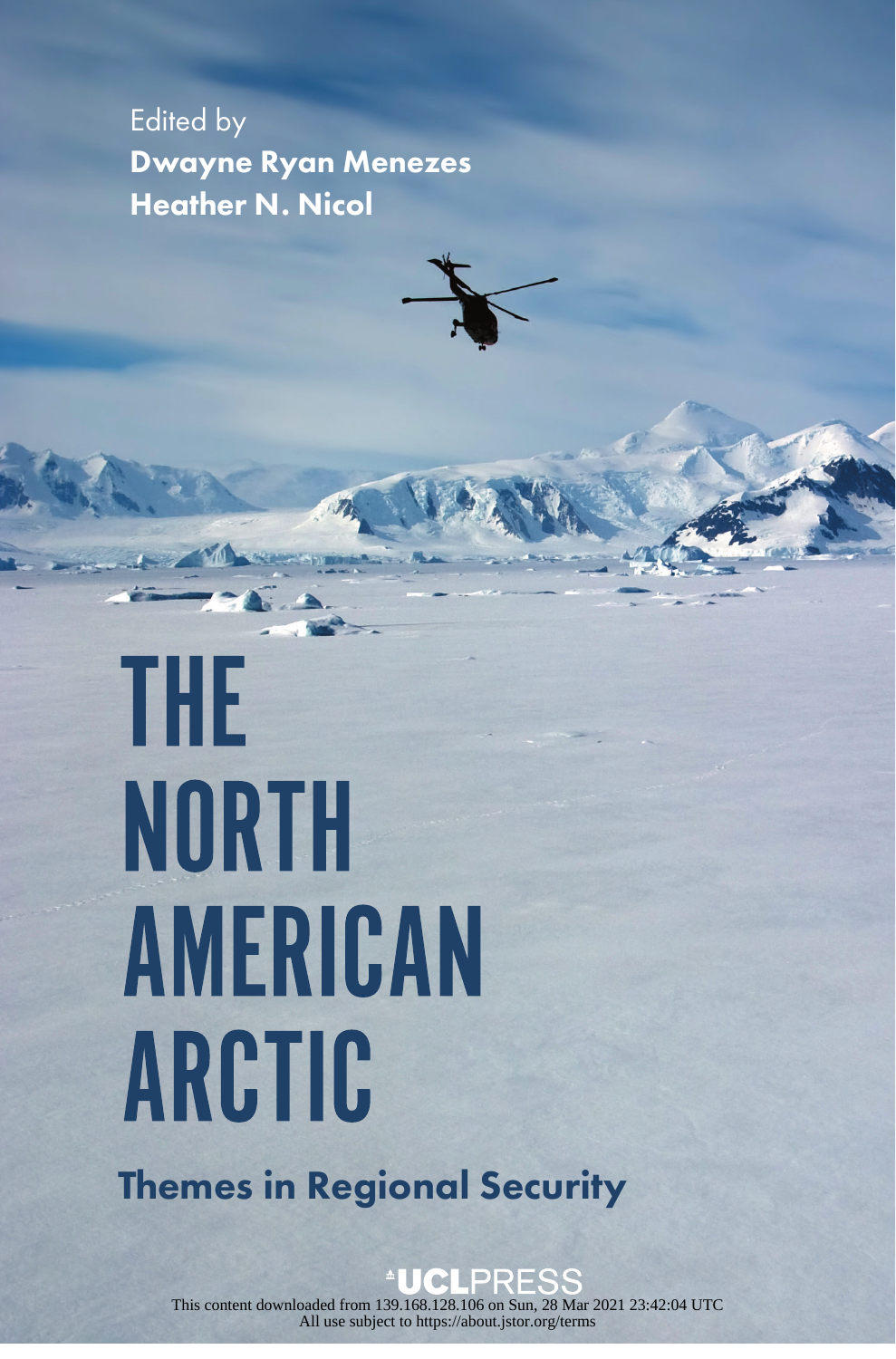## The North American Arctic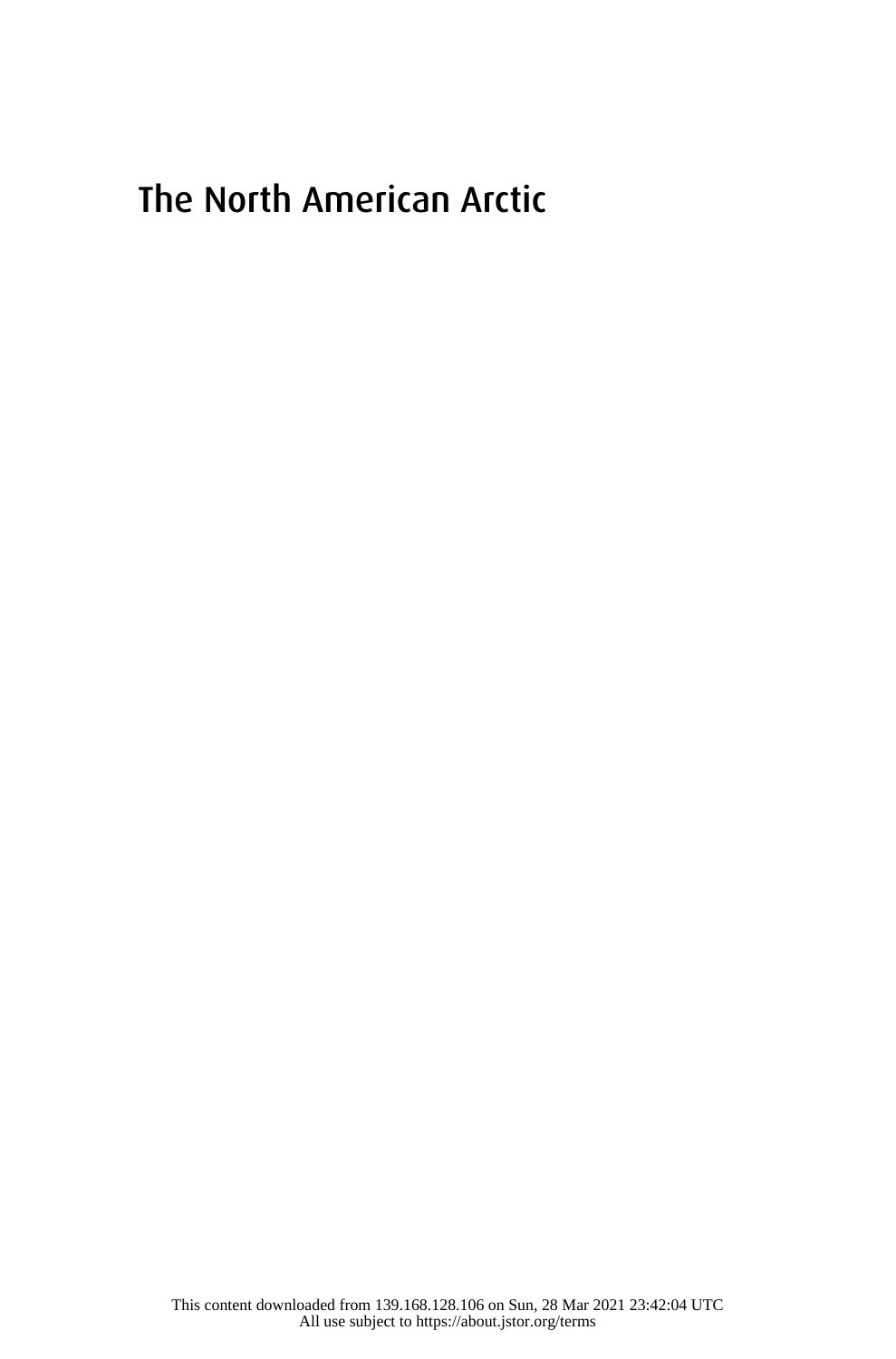This content downloaded from 139.168.128.106 on Sun, 28 Mar 2021 23:42:04 UTC All use subject to https://about.jstor.org/terms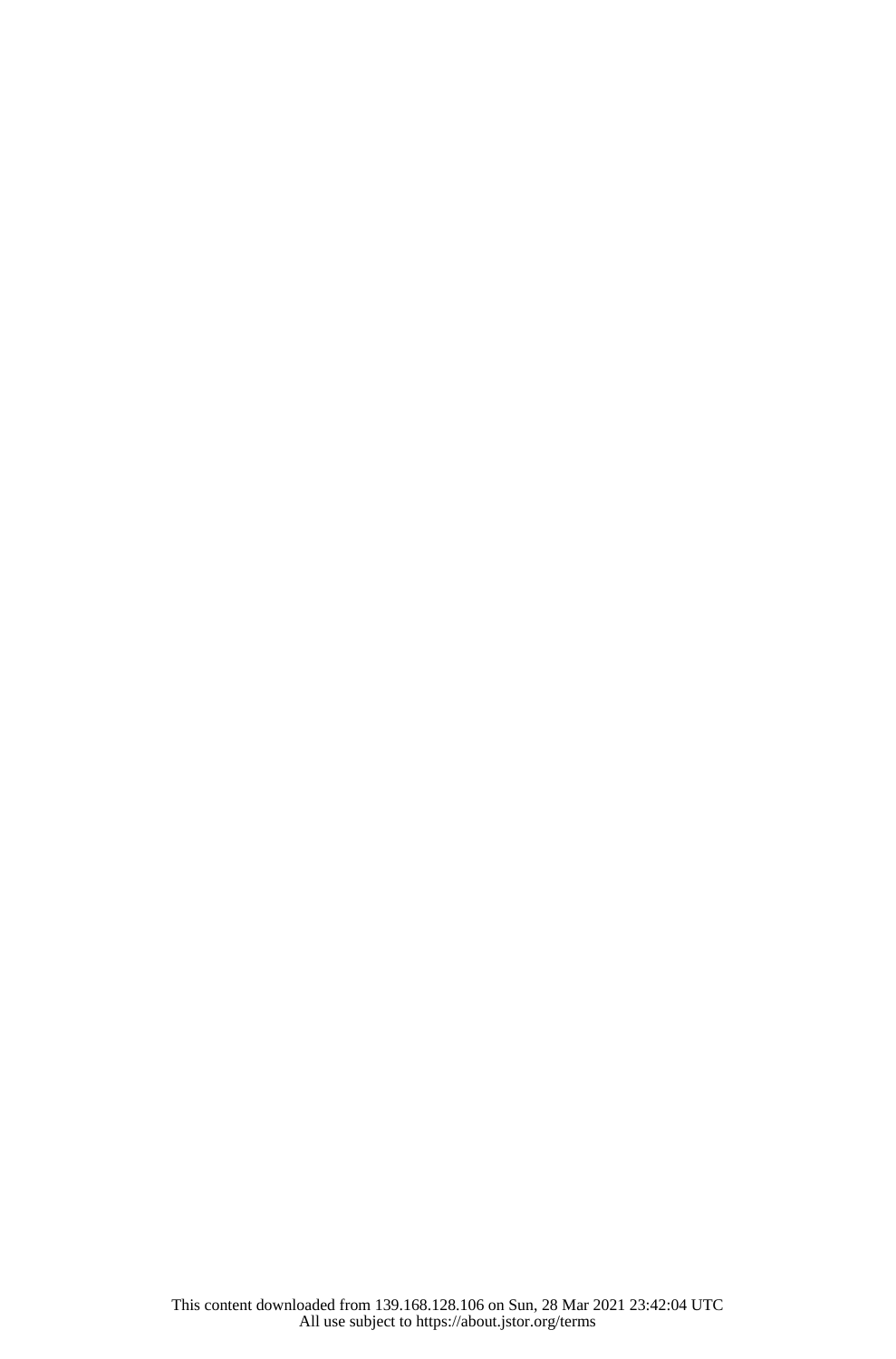# The North American Arctic

*Themes in Regional Security*

Edited by

Dwayne Ryan Menezes and Heather N. Nicol

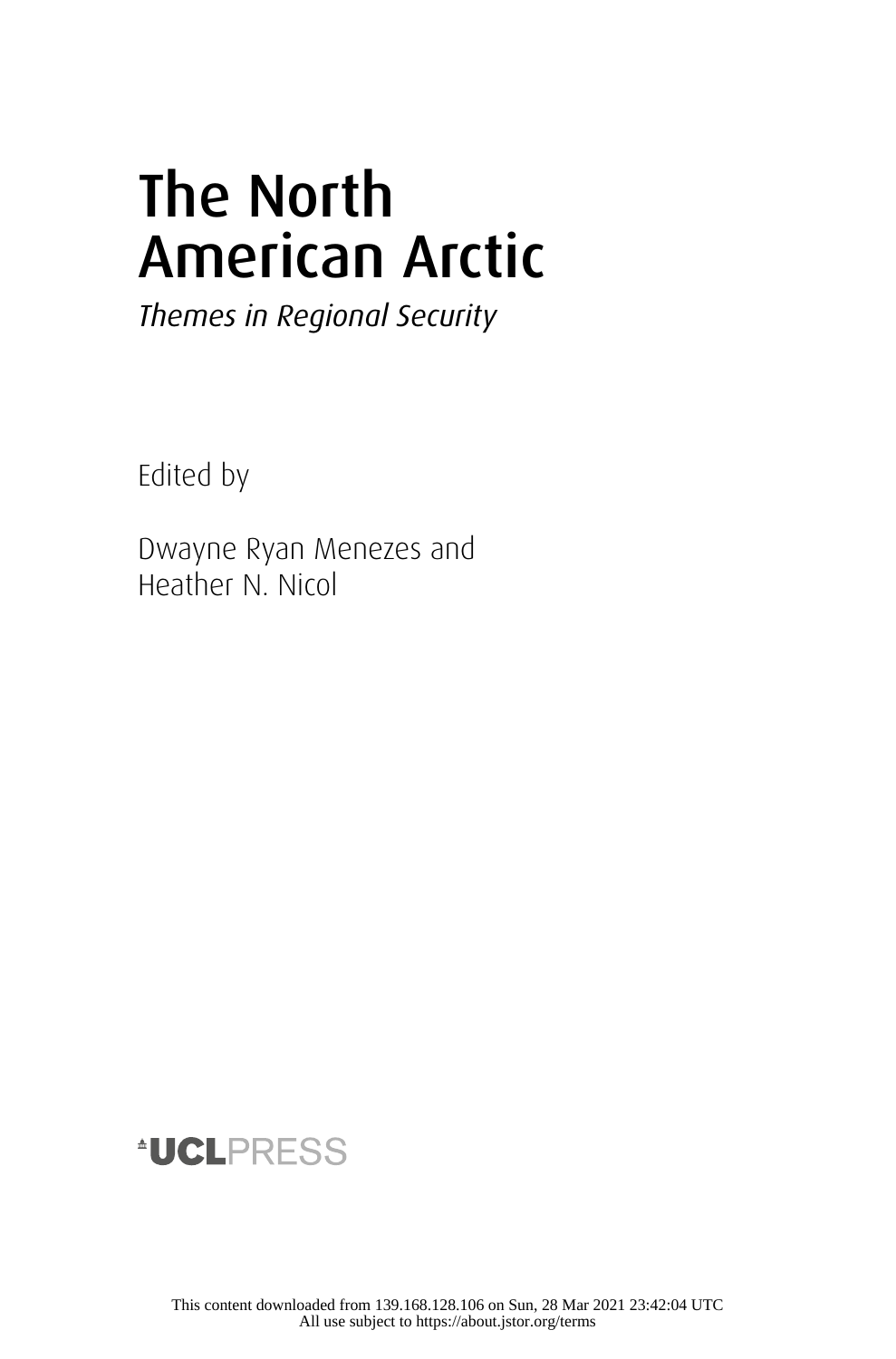First published in 2019 by UCL Press University College London Gower Street London WC1E 6BT

Available to download free: <www.uclpress.co.uk>

Text © Contributors, 2019 Images © Contributors and copyright holders named in captions, 2019

The authors have asserted their rights under the Copyright, Designs and Patents Act 1988 to be identified as the authors of this work.

A CIP catalogue record for this book is available from The British Library.

This book is published under a Creative Commons CC BY-NC license (CC BY-NC 4.0). This license allows you to share, copy, redistribute and adapt the work for noncommercial use, provided the original author and source are credited, and any changes made are indicated. Attribution should include the following information:

Menezes, D.R, and Nicol, H.N. (eds.). 2019. *The North American Arctic: Themes in Regional Security*. London: UCL Press. DOI:<https://doi.org/10.14324/111.9781787356610>

Further details about Creative Commons licenses are available at <http://creativecommons.org/licenses/>

Any third-party material in this book is published under the book's Creative Commons license unless indicated otherwise in the credit line to the material. If you would like to re-use any third-party material not covered by the book's Creative Commons license, you will need to obtain permission directly from the copyright holder.

ISBN: 978-1-78735-663-4 (Hbk.) ISBN: 978-1-78735-662-7 (Pbk.) ISBN: 978-1-78735-661-0 (PDF) ISBN: 978-1-78735-664-1 (epub) ISBN: 978-1-78735-665-8 (mobi) DOI: <https://doi.org/10.14324/111.9781787356610>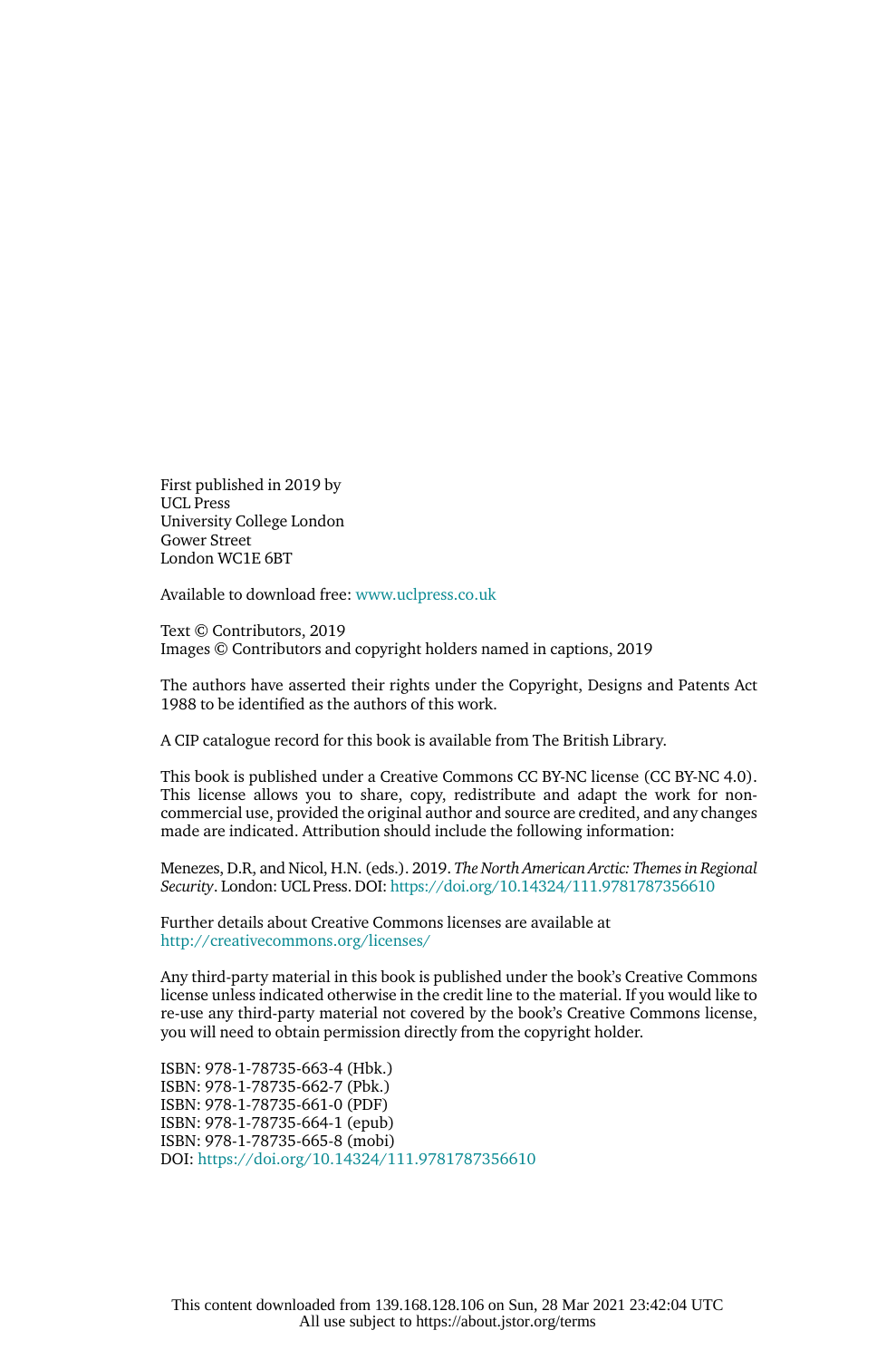#### UCL Press

Chapter Title: North by Far Northwest: Indigenising Regional Policy Innovation in Border Management

Chapter Author(s): Christian Leuprecht and Todd Hataley

Book Title: The North American Arctic Book Subtitle: Themes in Regional Security Book Editor(s): Dwayne Ryan Menezes, Heather N. Nicol Published by: UCL Press. (2019) Stable URL: https://www.jstor.org/stable/j.ctvhn0b1k.8

JSTOR is a not-for-profit service that helps scholars, researchers, and students discover, use, and build upon a wide range of content in a trusted digital archive. We use information technology and tools to increase productivity and facilitate new forms of scholarship. For more information about JSTOR, please contact support@jstor.org.

Your use of the JSTOR archive indicates your acceptance of the Terms & Conditions of Use, available at https://about.jstor.org/terms



This book is licensed under a Creative Commons Attribution-NonCommercial 4.0 International License (CC BY-NC 4.0). To view a copy of this license, visit https://creativecommons.org/licenses/by-nc/4.0/.



UCL Press is collaborating with JSTOR to digitize, preserve and extend access to The North American Arctic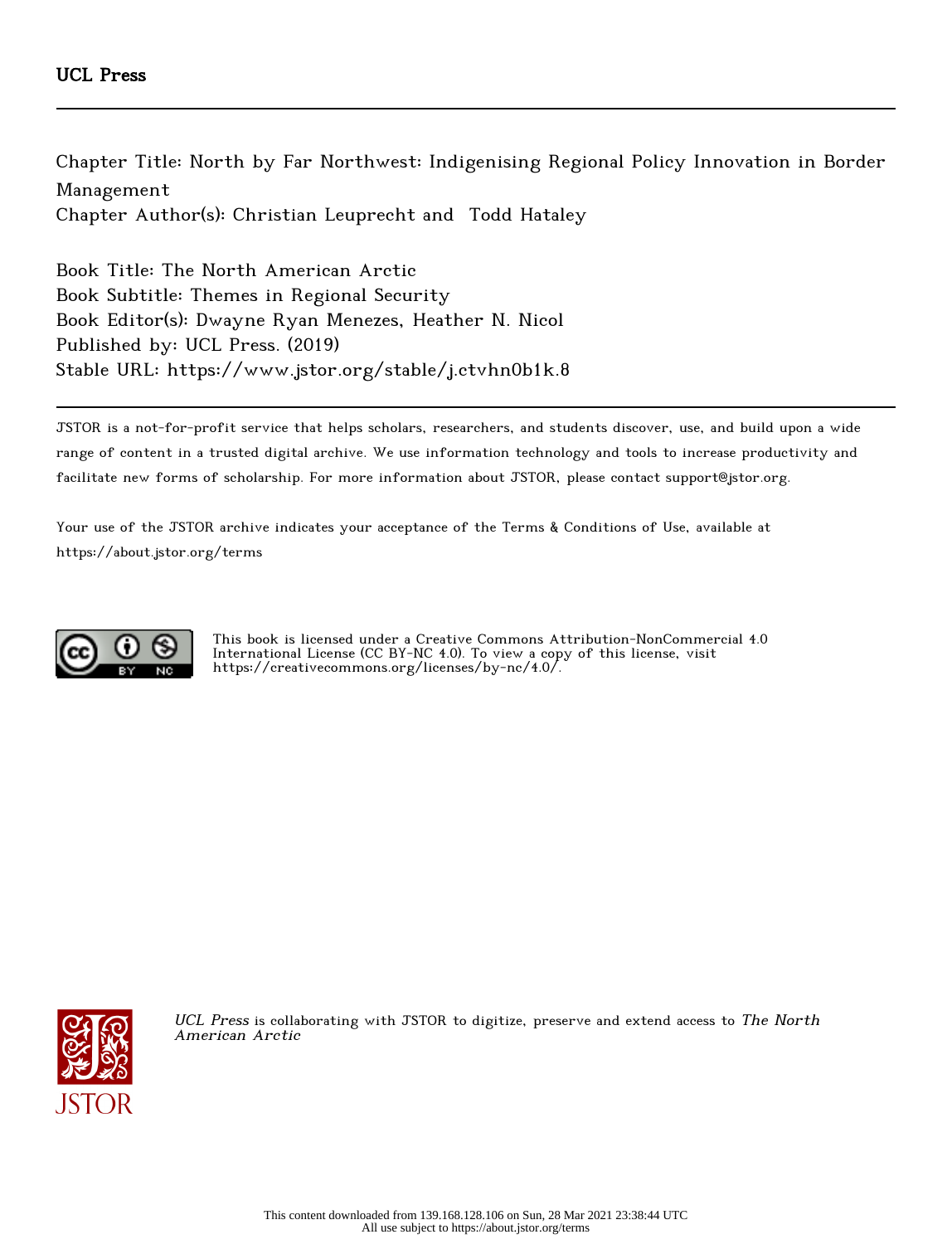### $\overline{\phantom{0}}$ North by Far Northwest: Indigenising Regional Policy Innovation in Border Management

Christian Leuprecht and Todd Hataley

#### 2.1. Introduction

In late-June 1940, a Royal Canadian Mounted Police vessel left the Port of Vancouver on a mission to traverse the Northwest Passage. The ship reached Halifax in early-October 1942. The *St. Roch* became the second ship ever to sail the Northwest Passage and the first to cover the route travelling from west to east. On the return voyage in 1944, it covered the entire distance in a mere 86 days.<sup>1</sup> The aim was to establish Canadian sovereignty across the North, stake a Canadian claim to the North and, by default, the enforcement of a Canadian Arctic or northern border. The geographic nature of borders in the Arctic in general, and the Far Northwest in particular, is quite different from the South, and subject to a greater rate of change due to rapidly evolving geopolitical futures. On the one hand, new technologies, environmental change, resource exploitation and even tourism are challenging how the Canadian government manages and controls the state border across Canada's North and Far Northwest. On the other hand, the quest to establish and manage sovereign Canadian territorial limits across the Arctic remains a challenge. Canadian strategy to establish managed borders in the North has not really evolved beyond the first sailing of the *St. Roch*: transpose a southern border management paradigm on the North. This chapter is about emancipating a more regionally-appropriate border paradigm.

In the process, the chapter makes an example of the northern border as both, foreshadowing the transformation that borders are

INDIGENISING REGIONAL POLICY INNOVATION 23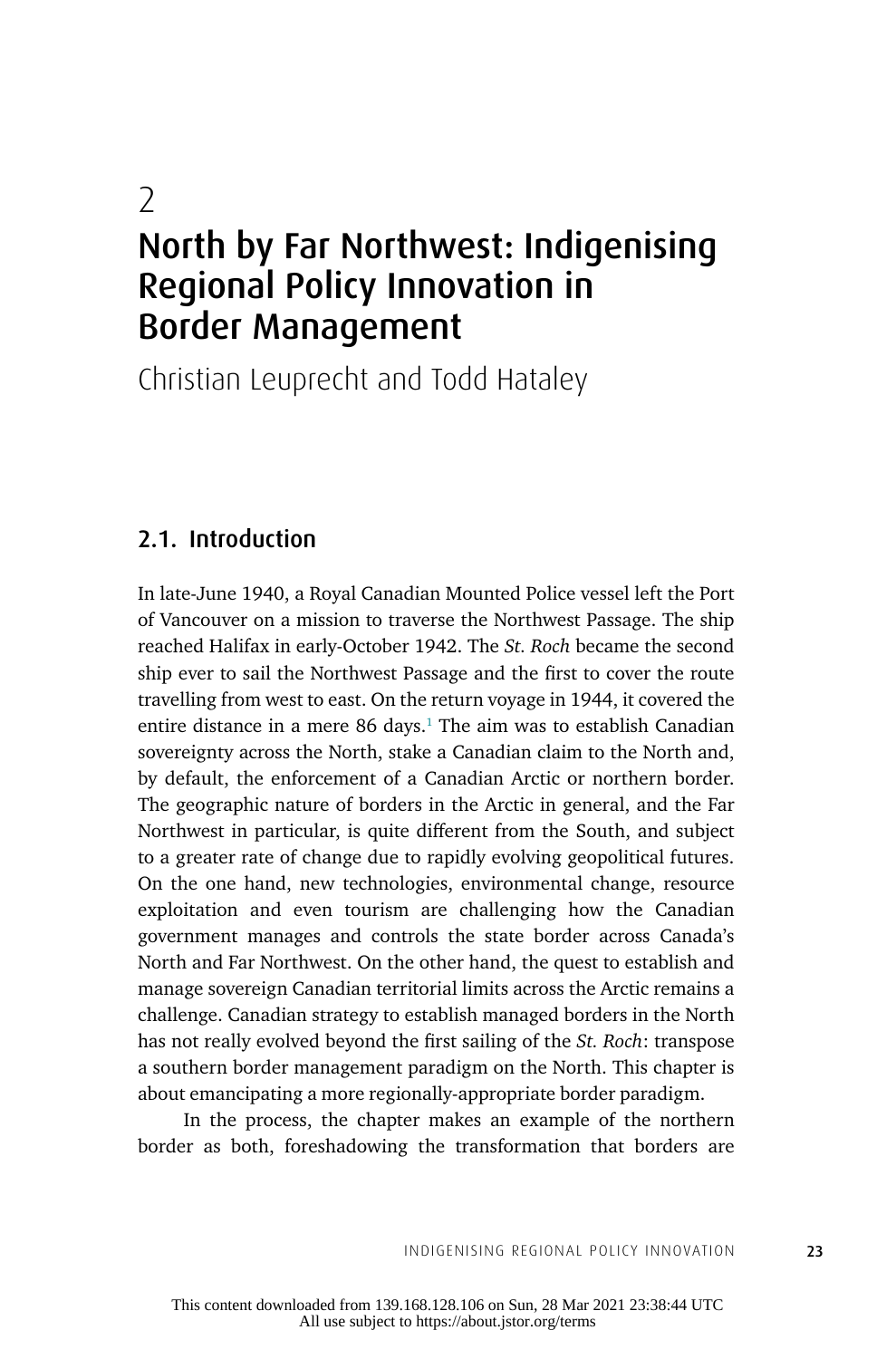undergoing in globalisation long before those effects became as apparent at more frequented borders, and a harbinger of anticipating changes to come and options to prepare and respond. As flows of people, goods, capital, data, pollution and the like become ever more global, the 21st century is shaped by connectivity. Hallmarks of this development include the border shifting beyond the border, both inwards and outwards, as well as greater bilateral cooperation between states. Fundamentally, however, the exponential growth in connectivity across borders means that conventional Westphalian international approaches *between* states are no longer sufficient to govern borders in general, let alone in the North where the state's control of borders has always been tenuous. The governance of borders is increasingly multi-player, involving states, the private sector and the third sector, including, for instance, aboriginal communities who insist on being treated not just as any other stakeholder but as equal sovereign bearers of collective rights and stewards of the environment as well as their people. The 670-kilometre GasLink pipeline, which is now being built across British Columbia to the terminal at Kitimat, is a good example. It succeeded where other pipeline projects had floundered because of an approach to governance that was transnational: it gave aboriginal communities ownership over the process and the outcome, rather than just reducing their position to mere stakeholders in Impact Benefit Agreements.

Governance of the northern border foreshadows the transnationalisation of the way borders are governed. The geospatial value of the North rose abruptly with the advent of nuclear weapons, which are characteristic of an incipient border flow: one that cannot be governed, stopped or mitigated well at the actual border whilst posing an existential threat to the North American continent as a whole, rather than just either the United States or Canada. This gave rise to an unprecedented functional arrangement that shapes the binational relationship to this day: America's only genuinely binational command, the North American Aerospace Defense Command, situated in Colorado Springs – far away from any physical borderline. While the bilateral defence arrangement remained firmly ensconced in *inter*national relations between two states, the deleterious effects for local communities across the North has become manifest and consequential: from contaminated military sites to the large-scale resettlement of entire communities; effects that are longlasting, which a more *trans*national approach to governance could have mitigated. Such *trans*national governance is exemplified by the Canadian Armed Forces enlisting local communities in northern defence by establishing, equipping and training aboriginal peoples as part of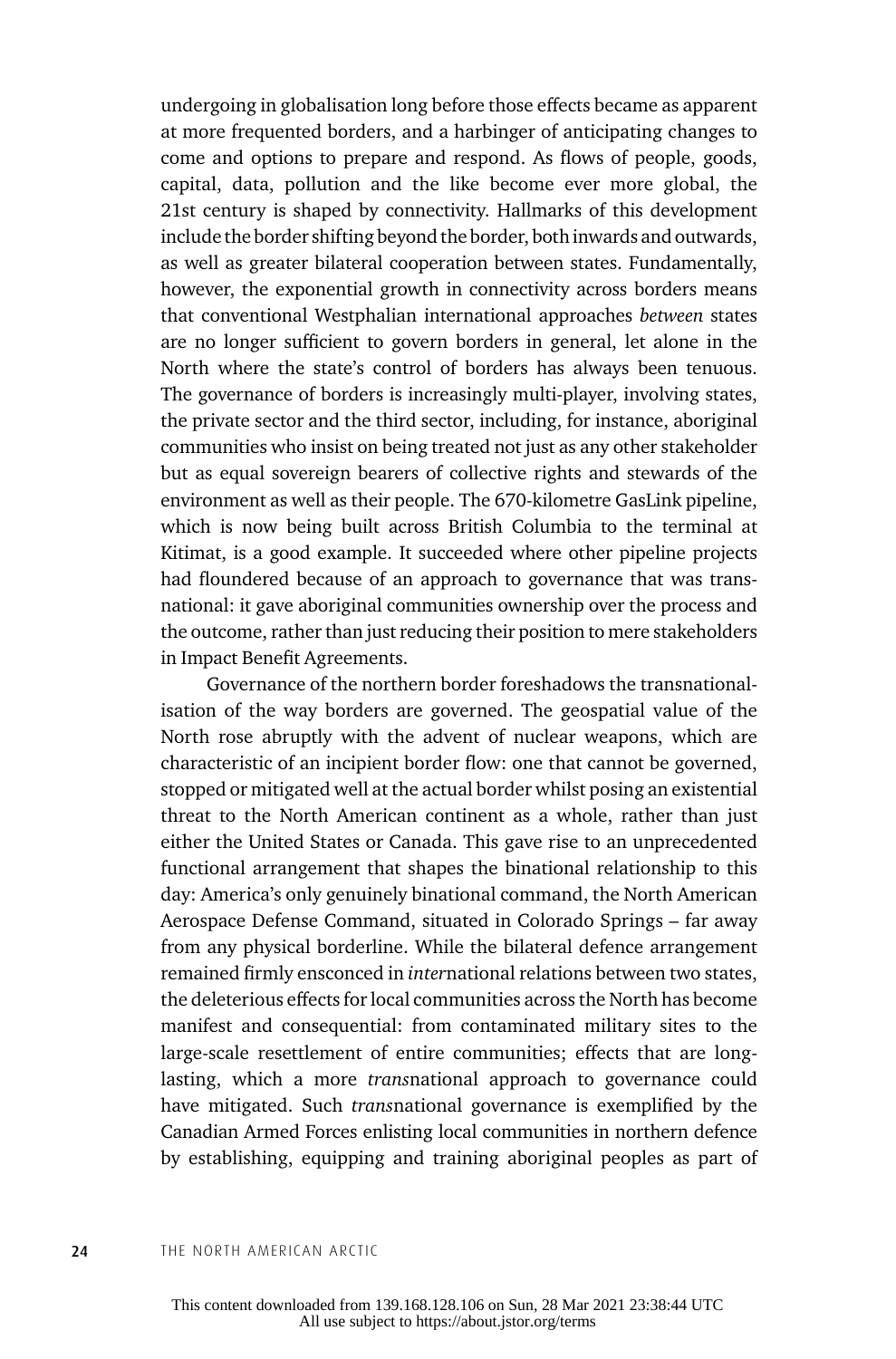the Canadian Rangers. The Rangers were a functional response to the challenges of border policy in the North: vast terrain, few resources and exponential costs made it indispensable to draw on local knowledge and non-state actors.2

Much of the literature, policy and practice in managing borders and their integrity in North America is inherently dominated by paradigms from southern parts of the continent, which is where most people live and most goods cross the border. Yet, southern paradigms are either not applicable or ill-suited to managing borders in the North: the type and amount of traffic in people and goods differs in both proportion and absolute numbers; the nature of security threats differs, and the way security and threats are conceptualised by local communities differs; the costs of managing borders in the North are exponentially higher, yet available resources and expertise disproportionately fewer; and the types of assets available fewer and different from those that are commonly used to manage borders elsewhere. $3$  Many of the challenges, conflicts and vulnerabilities that are documented in other contributions in this volume are, in whole or in part, a function of the indiscriminate importation and application to the North of border management norms and practices that developed elsewhere. The aim of the chapter is to demonstrate how and why northern borders and border integrity differ, and the ineffectiveness, inefficiencies and misunderstandings associated with importing border management paradigms that are insensitive to needs, interests, priorities and values in the North; as well as to build on some of the observations across the contributions to this volume to indigenise border management paradigms. In the process, the chapter endeavours to shift the approach to borders in the North: from the prevailing 'high' border management model that treats all borders alike and represents elite interests from elsewhere in the country to a 'low' border management model that recognises diversity and variation in borders across different regions in Canada and promotes an asymmetric approach that is more sensitive and responsive to local cooperation and co-production of border management and integrity.

The chapter concludes that the story of border building in the Canadian North is an ongoing process that does not follow contemporary bordering theory. In effect, the bordering process in Canada's Arctic is a unique border laboratory: a real-time natural experiment across multiple political, economic and cultural levels. The analysis in this chapter suggests that the push and pull of the bordering process is the story of exogenous and endogenous variables that frame the decisionmaking environment and constrain available options for building the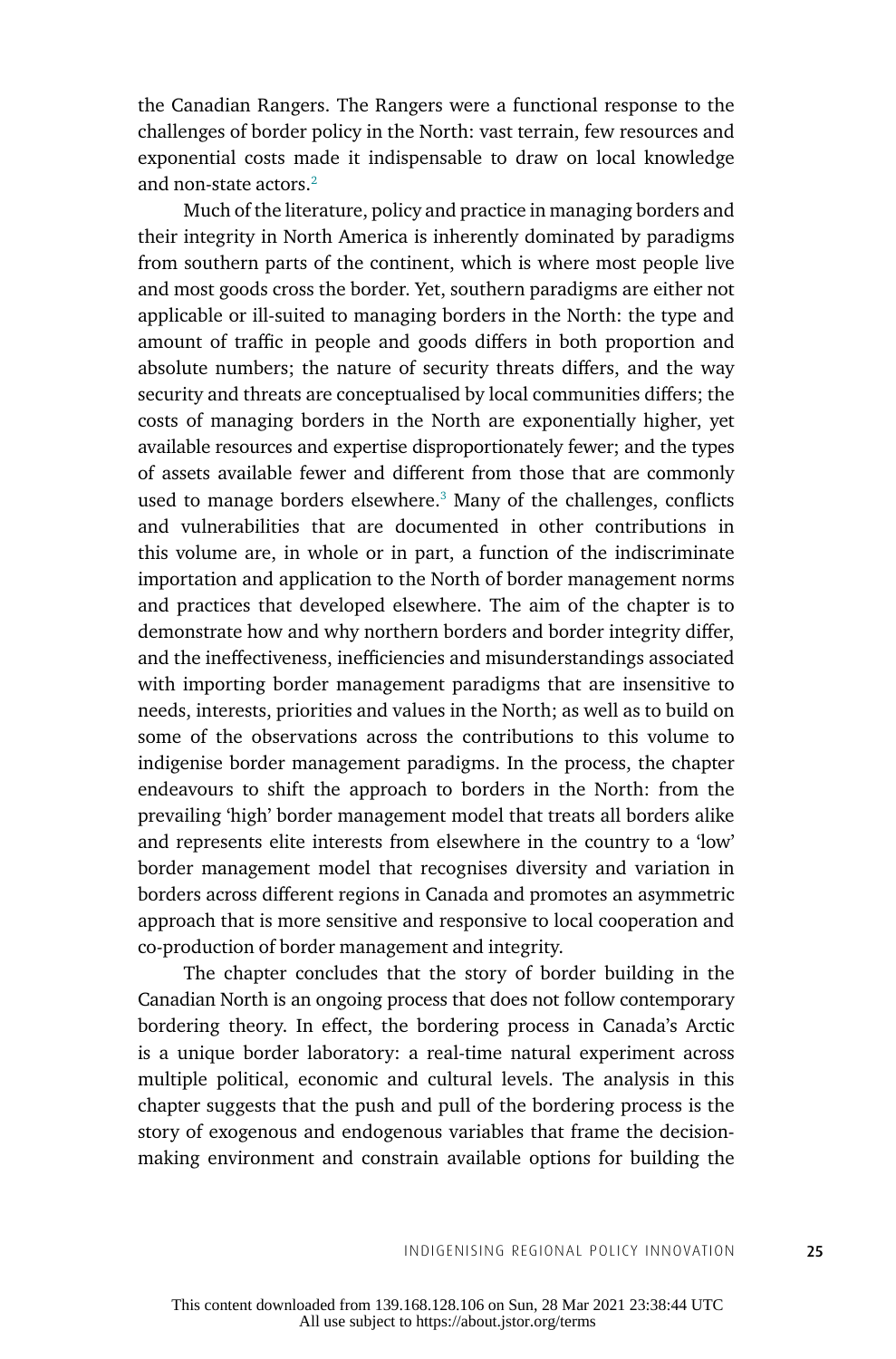Arctic border. The chapter starts with the well-known realist military paradigm of asserting sovereignty in a quintessentially modern fashion to forge a security community. Since the end of the Cold War, however, that process has been undergoing a fundamental transformation incommensurate with what we know from the literature and previous research about border processes. As a result, we are witnessing a genuinely new development that attempts to reconcile 'high' policy priorities of conventional security and national interest with 'low' policy priorities of human and food security, local rights and shared sovereignty, and local economic development.

#### 2.2. Canada's Cold War Border

As the *St. Roch* was pulling into Vancouver Harbour in October 1944, the war across Europe and the Pacific was drawing to a close. The end of the Second World War would soon launch upon the world a new type of war: the Cold War, marked by a strategy that delivered nuclear effects predominantly in the air domain by way of bombers, submarines and intercontinental ballistic missiles. Its proximity to Russia transformed the northern periphery into a military front. The geopolitics of the Canadian North cast the region in a new light and imposed on the Canadian government a need to assert territorial control across the North. With Operation Muskox in 1946, an 81-day joint exercise with the Americans travelling across the Canadian low Arctic on snowmobiles, the Canadian government sought to establish an operant military presence in the North.<sup>4</sup>

By modern standards, a small military operation using snowmobiles may seem minor enough, but in the context of the technology of the day and the new geopolitics of the Cold War, Operation Muskox was a deliberate effort to employ new technology to enhance Canada's presence in the North. The snowmobile had been developed not even 25 years earlier, purposefully for recreational and commercial applications, not as a military platform. Yet, realising the importance of being able to exercise control over the Arctic, in what will become a familiar pattern, the Canadian government coopted new technology, along with the military, to project territorial control. The other important piece to this puzzle, of course, was the geopolitical position of North America's allies post-1945. The desire or motivation to exercise control of the Arctic was exogenous to the region. In the absence of an external pressure – the Soviet threat – neither the Canadian government nor its allies would have invested much time or effort in a presence in the Arctic.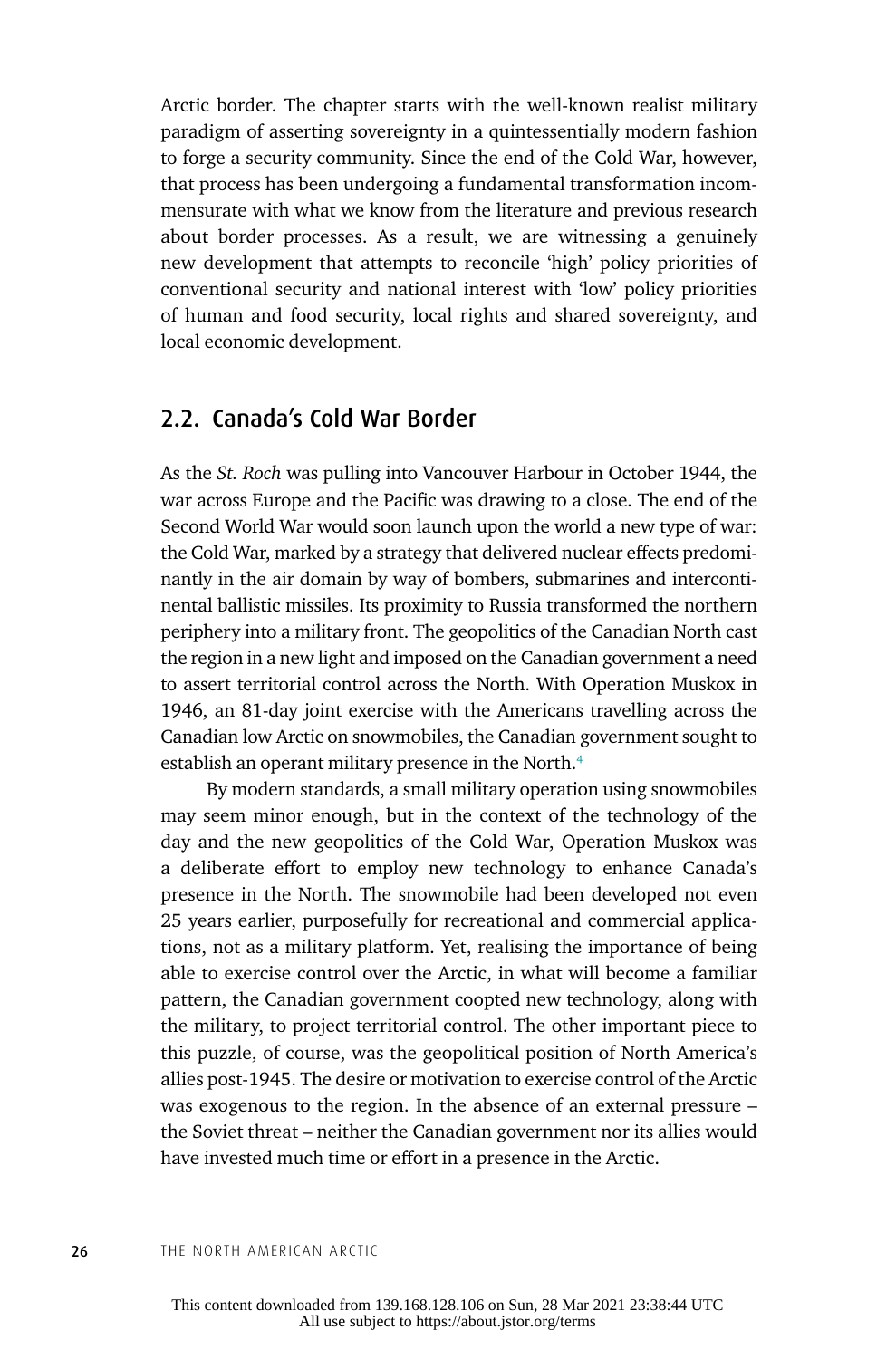Early border literature is replete with examples of borders established for the purpose of ensuring territorial integrity. The Great Wall of China and Hadrian's Wall are good examples from a pre-Westphalian world. However, even in more modern times, states have demarcated and controlled territory through the use of military presence and fortifications. The literature on the early border between Canada and the United States describes the American border as a string of military fortifications supported by a series of military roads for the purpose of resupply and transport.<sup>5</sup> As technology advanced, military roads that supplied those military outposts – such as the Alaska Highway – were replaced with railroads and fortifications along with norms, the rule of law and law enforcement agencies. This evolution of the border between Canada and the United States is not quite as linear as described and did not occur in a vacuum. The United States bordered on British North America. As a colony or set of colonies, the United States had fought a war for independence against the same British rulers. The divestment from military fortifications transpired in a less competitive or acrimonious environment, with the establishment of Canada and the slow evolution towards what Karl Deutsch (1957) famously termed a 'security community'.6

Relative to its northern borders, during the Cold War, Canada was confronted with the need to build the fortifications to deny, or at least to monitor, entry to Canadian territory by the Soviet adversary. Canada had to build its border fortifications, complete with military supply roads, in an inhospitable, sparsely-populated part of the world. For Canada, having to build a border for the purpose of territorial defence was new. The border between Canada and the United States did not evolve along similar lines. Canada, as an independent country, never had a fortified border along its southern position. Although the British military had occupied border positions during the British colonial period, this was not a posture that the newly-formed Canada was even remotely capable of holding. For the new Canadian government in 1867, the border would be a mechanism for revenue collection – an economic border.

As the Cold War progressed, Canada doubled down on efforts to develop a fortified northern border. One of the lessons of Operation Muskox was that a Soviet infantry invasion across the Canadian Arctic was unlikely. Regardless, there was a need for permanent human settlement to stake out Canada's sovereign claim, monitor and provide information on security developments in the Arctic. This became the job of the Canadian Rangers, a Canadian Armed Forces reserve programme, that began in 1947. At the outset, the Canadian Rangers were mandated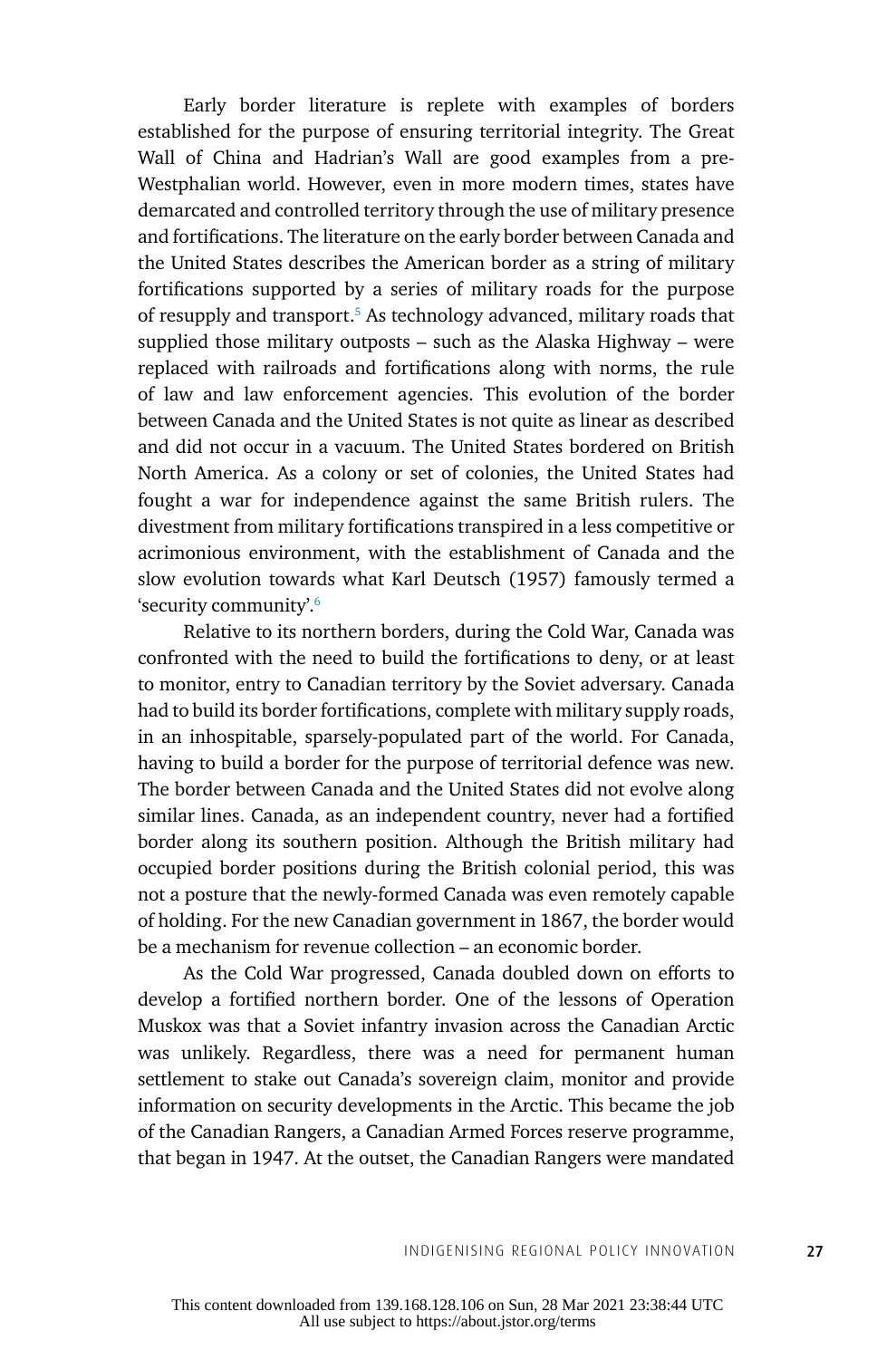largely with observing and reporting. They were outfitted with minimal equipment and operated as self-sufficient units. Over time, they have adopted additional mandates, but their principal mission remains unchanged: to observe and report unusual sightings in remote regions of Canada, and to conduct patrols to assert Canadian sovereignty. The Canadian Rangers became the first *de facto* fortification along the northern Canadian frontier. Comparable to the series of military forts along the early Canada-United States border, Rangers and their communities would take on an analogous role along Canada's Arctic border.<sup>7</sup>

However, a few hundred local men, with rifles and some communication equipment from the era of the Second World War, were no match for a potential Soviet force spilling over the Arctic Circle into the North American theatre. Indeed, if Canada was unable or unwilling to build sufficient infrastructure in the North to control the Arctic border, then the job would have to pass to Canada's Cold War ally, the United States. In the mid-1950s, Canada and the United States set about an ambitious infrastructure project to build radar stations along the Arctic border for the purpose of detecting intrusions by enemy forces and deterring the air threat. The development of the Distant Early Warning Line once again adopted technology as the mechanism for monitoring and surveying the northern border. Unlike the southern border, which had evolved along with the post-war United States economy, the northern border remained relatively isolated and difficult to access. That inhospitable environment still required a system to ensure continental defence in the context of the Cold War.

The series of radars that made up the DEW Line and the subsequent creation of North American Aerospace Defense Command (NORAD) created a ring of continental fortifications complete with supply lines from the South to ensure not just the territorial integrity of Canada, but that of the entire continent. To be sure, the motivation for Canada to demarcate and survey its northern border differed only slightly from the original sailing of the *St. Roch* and its sovereignty patrol. As the Cold War ramped up, it was apparent that Canada had a role in continental defence; or the task would fall to the United States alone. The consequences for unilateral American action in the Canadian North would have had substantial consequences for the sovereignty of the Canadian North. For Canadians, playing a role in the military defence of the northern border was essential to maintain a sovereign claim over the region. A binational arrangement on the part of Canada and the United States gave Canada the opportunity to incorporate the newest military technology to support a physical border.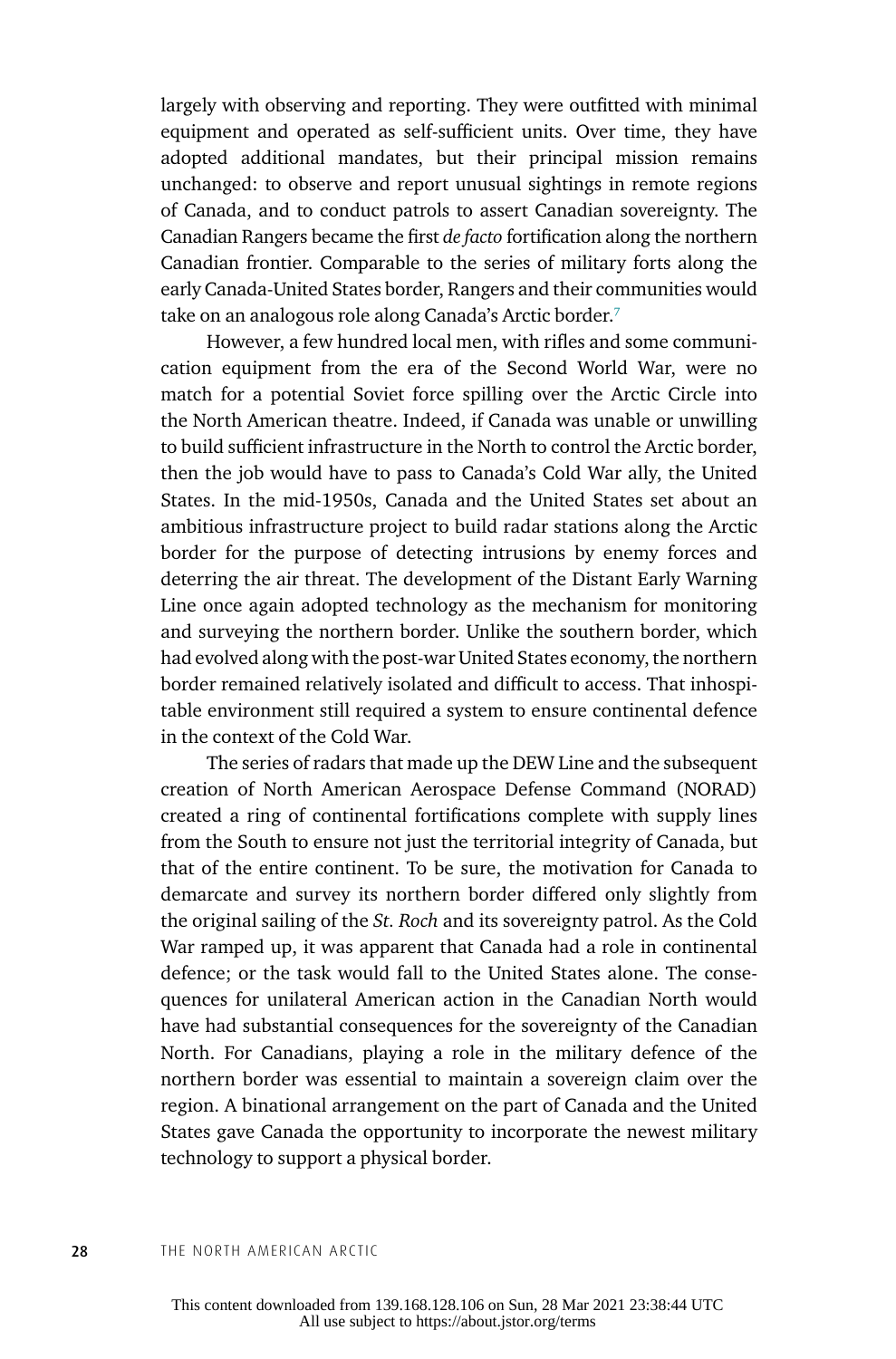At the same time, as important as the material border was, permanent infrastructure along the border – infrastructure that had a Canadian component in terms of technology, manpower and monitoring – strengthened Canada's political claim to the North and the northern border as a Canadian border. In the 1950s, just as now, the Canadian claim to a northern border was not globally recognised.<sup>8</sup> Not that many countries were overly concerned about Canada's northern claim; that issue would become more contentious as the environment and technology changed, creating a more accessible North in the late-1970s and early-1980s. In the mid-1950s, however, Canada did not have sovereignty concerns with regards to a presence of the United States in the Arctic,<sup>9</sup> nor did it appear that the United States had any territorial interest in the North beyond the installation of military monitoring stations for continental defence.

#### 2.3. Post-Cold War Border

The last decade of the 20th century allowed Canada to reconsider its Arctic policy and to continue with the bordering process in the absence of the threat of mutually assured destruction. With military concerns across the region in decline, coupled with new surveillance technology that allowed for a reduced military footprint in the region, Canada expanded its Arctic policy to include the environment, aboriginal peoples' rights and economic development. That refocused Arctic policy in the 1990s resulted in bordering processes that expanded the number of actors. This was to be a short-lived reprieve from the military activities that dominated Arctic policy after the Second World War. The 1994 United Nations Convention on the Law of the Sea (UNCLOS) defined new regulations for determining maritime borders, launching claims by five Arctic states over the Arctic territory.<sup>10</sup> Canada, though never alone in its claim to the Arctic, was now faced with claims to the region that were backed by international convention.

#### 2.4. The New Cold War Border

Arctic ice has been melting since the late-1970s, opening areas of the Arctic not previously amenable to commercial and pleasure craft. The melting in the Arctic Archipelago has launched a new round of challenges to Canada's historic claim to the region, a claim that many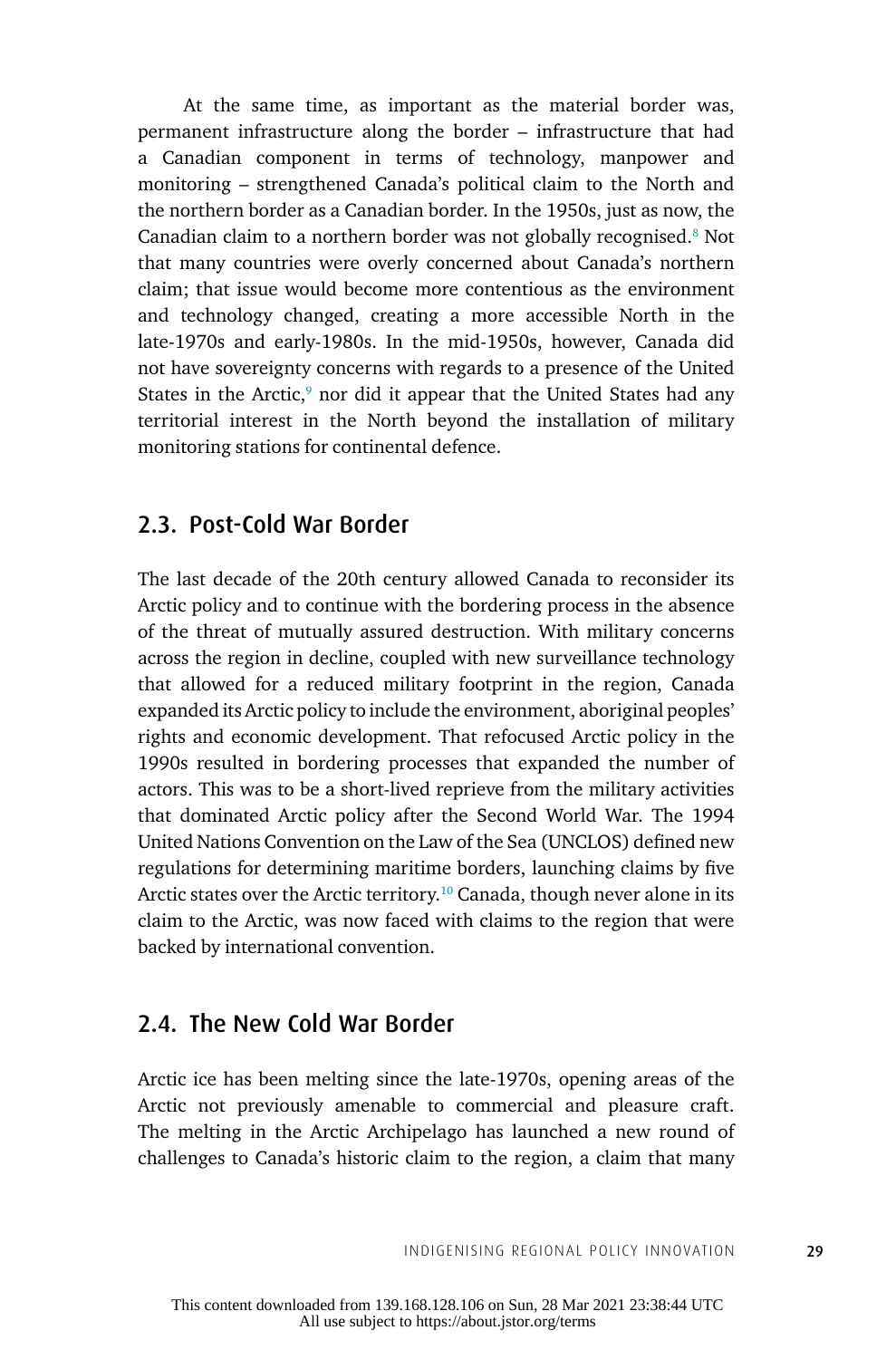states in the international community have chosen to ignore. In late-2017, the United States began taking proposals for oil drilling off the coast of Alaska where the Northwest Passage begins.<sup>11</sup> Around the same time, the Chinese government sent a research vessel into the region, for the purpose, one can assume, of exploring shipping options through the Arctic region. In early-2018, China announced an official policy on Arctic shipping: it planned to create a new 'polar silk road' through the Arctic trading route.<sup>12</sup>

Ignorance of Canada's claim over the Arctic is not new: American and Russian submarines are known to have been operating under the polar ice shelf for years without permission from Canada. However, the growing number of actors now engaged in an ever-expanding polar frontier, and the associated challenges, sets current circumstances apart. Increased traffic into the Arctic region for the purposes of trade, tourism, resource extraction and to stake a claim to the area engender pollution, environmental and cultural disruption and challenges to local populations that lay claim to the territories of the Arctic. This is over and above the disruption to which local populations have already been subject due to previous Canadian policy in the North. Canada's Arctic policy stresses a historic claim to a clearly demarcated region in the North and lays out a plan for stewardship and development, but with the primary objective of 'high' Arctic policy in the national interest, rather than 'low' Arctic policy to advance local well-being, prosperity and human rights.

In bordering the Arctic, Canada has endeavoured to establish material control over the region, initially by presence and then with permanent infrastructure. In the new Cold War era, Canada has added a second prong to its strategy that includes the indigenous peoples of the North and changing the Arctic narrative – 'Canadians' who have long traversed the region in their traditional ways of life. The Canadian government has long coopted local inhabitants in the sovereignty process. Recall the creation of the Rangers in 1947. However, the new Cold War narrative is different. The new narrative engages, perhaps for the first time, traditional indigenous peoples' culture and lifestyle, environmental stewardship and economic development. Canada's Arctic Foreign Policy clearly articulates this shift: 'The Arctic is fundamental to Canada's national identity.<sup>'13</sup> To reset the global narrative on the Arctic, Canada is attempting to position itself as the traditional custodian of the Arctic, rather than merely its defender.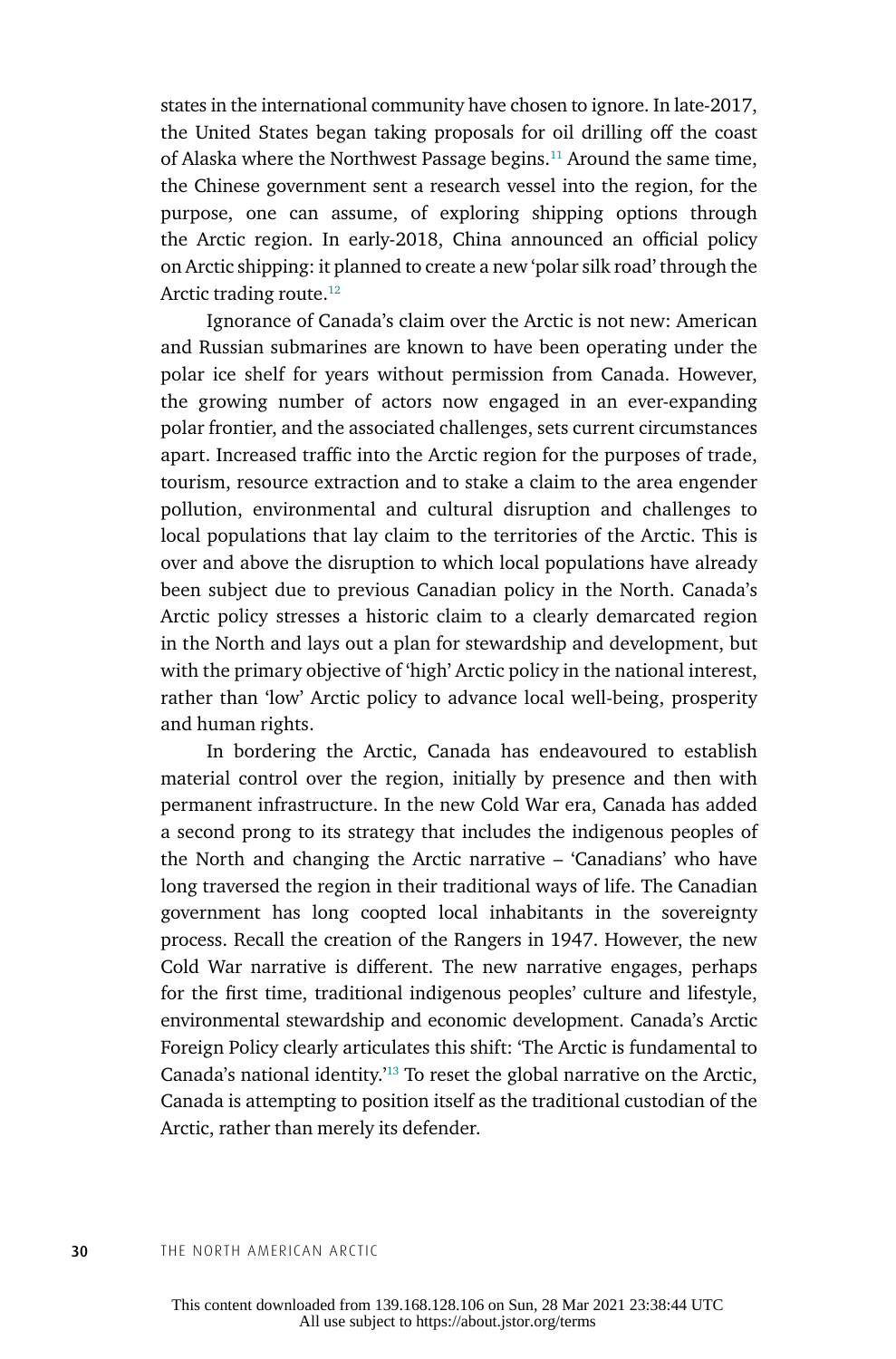#### 2.5. The Bordering Process in the Arctic

Canada's experience of the bordering process in the Arctic is unique insofar as this may be the only case study in the world where this process can be observed in real time. Analogous to Sack's work on the human endeavour to control space, the Canadian government endeavours to enforce territorial integrity over a vast and sparsely populated region of the world.14 However, Sack's work does not account for the proliferation of actors. Territorial control or bordering is not a process that is being spearheaded by local populations who inhabit the land, but rather by a distant government whose motivations are ultimately political and not, as Sack suggests, part of local or regional human behaviour. This begs the question of an alternative narrative: how are borders conceived or imagined by the indigenous peoples in Canada's North? Is it appropriate for them to be coopted by the Canadian government as actors in the bordering processes? What we are able to observe in the case of building Canada's Arctic borders is a political process, a process that, contrary to Paasi, is not clearly institutional.<sup>15</sup> In fact, in the Canadian Arctic, borders are being asserted in the absence of a territorial population and institutional structures, but motivated largely by exogenous effects, whilst at the same time limited by endogenous constraints: scarce resources, exorbitant expense, sparsely populated and a rapidly changing environment, both physical and political.

The desire to control territory is part of the human conditions. But contrary to Sack, human territoriality in Canada's Arctic is driven by policy choices not determined by the populations living in the territory and most affected by the building of borders, but rather by political interests and elites far afield from the respective territory.16 And like any state leadership, the bordering choices made over the years by Ottawa were compelled fundamentally by a desire or need to establish a sovereignty claim to the region. This claim has been made politically in the inter-national community and materially though the deployment of military assets into the region to act as Ottawa's surrogate 'eyes and ears' in the area. Only recently has that strategy changed to include a cultural claim to the area through the presence of Canada's indigenous peoples.

Yet, Canada's Arctic lacks an institutional backdrop to construct the border. Paasi's work on the bordering process suggests that borders are institutional structures that exhibit specific behaviours as they evolve and develop.17 The absence of an antecedent Arctic border means that its entire development is up for negotiation. So, why did Canadian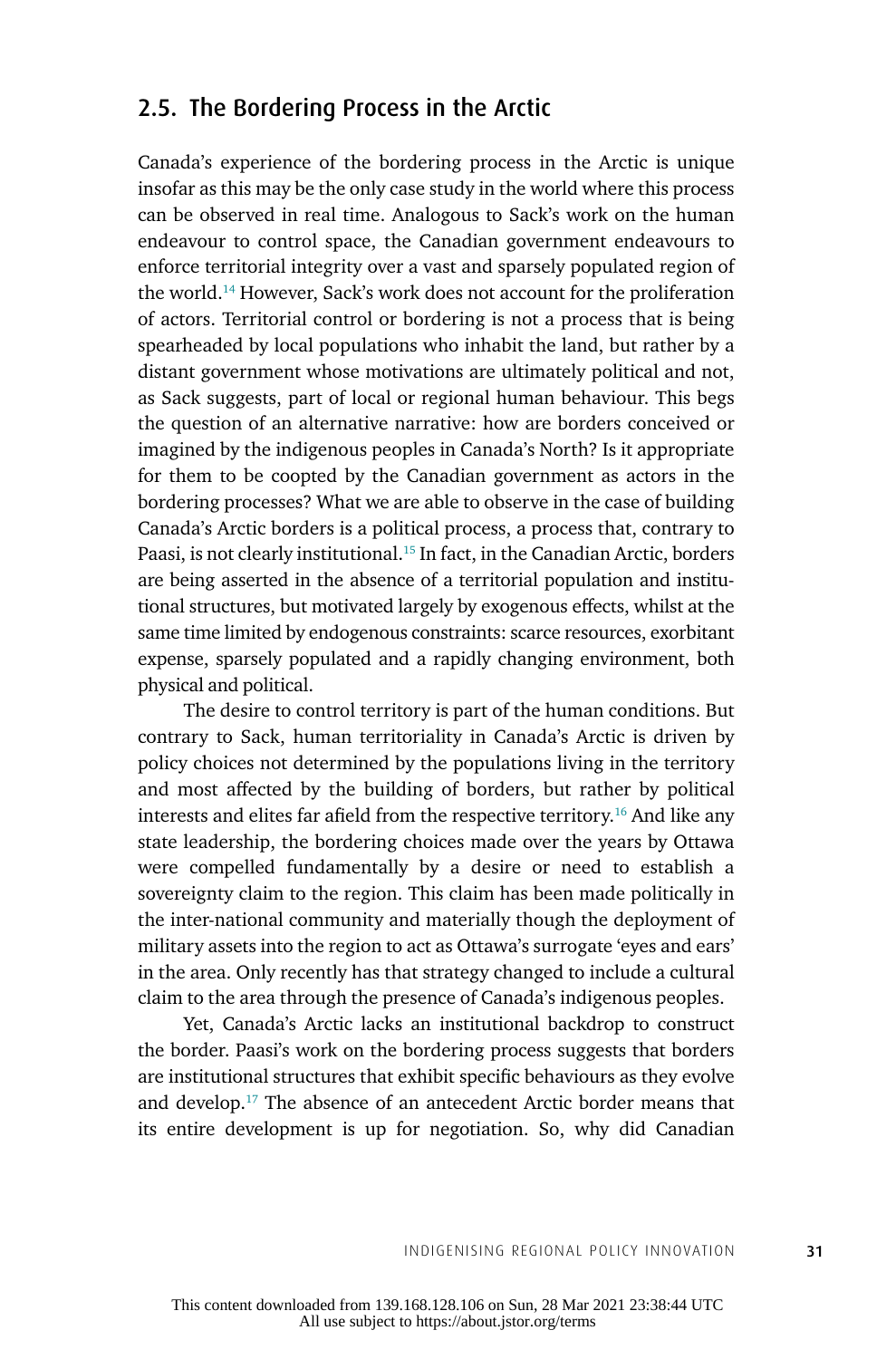policymakers initially opt for a single-pronged military bordering process strategy, followed later by the two-pronged approach that complemented the military border process with a cultural component? The answer may lie in the ideas of the realpolitik of territorial control and state building.

Policies are generated in context. As Pierson notes, they frequently are path-dependent institutional structures subject to external pressures for change.18 Absent the existence of previous institutions, ideas and discourse become the building blocks for new policy structures.<sup>19</sup> In the case of Canada's Arctic borders, sovereignty, in the Westphalian sense of exercising exclusive control over a specific territory, dominated the discourse of the early policymakers. Subsequent to the war period post-1945, territorial integrity, being able to defend one's borders and control access were the dominant ideas in asserting sovereignty. Materialism ruled the day. In their understanding of sovereignty, the early policymakers missed the need for a collective agreement amongst, in this case, state actors that accept sovereign control over the Arctic region and, therefore, are in agreement with the location of Canada's Arctic borders and Canada's northern border strategy. As more actors have emerged, challenging the Canadian claim to the Arctic, Canadian policymakers have simply raised the stakes by developing new arguments to legitimate the Canadian position on the North that incorporate the proliferation of political actors.

#### 2.6. Conclusion

Canada's early forays into the Arctic were designed to stave off sovereignty challenges to its claim in the region. More recently, Canadian efforts in the Arctic continue to be, only in a more sophisticated manner, efforts to stave off sovereignty challenges to its claim in the region. The history of Canada's northern border is an ongoing multipronged strategy reacting to exogenous pressures to the region. In many respects, this border is no different than many other borders: it, too, has had to evolve to meet the demands of a changing globe. Post-war Europe, for example, has witnessed a transition from building walls to keep people in to building walls to keep people out. Yet, in other ways, this border is entirely unique insofar as it is not an established institution, evolving in a somewhat predictable manner, nor is it a border being established by a group of people asserting their territorial autonomy. Canada's Arctic border is being built in real time, subject to both endogenous and exogenous pressures as it develops.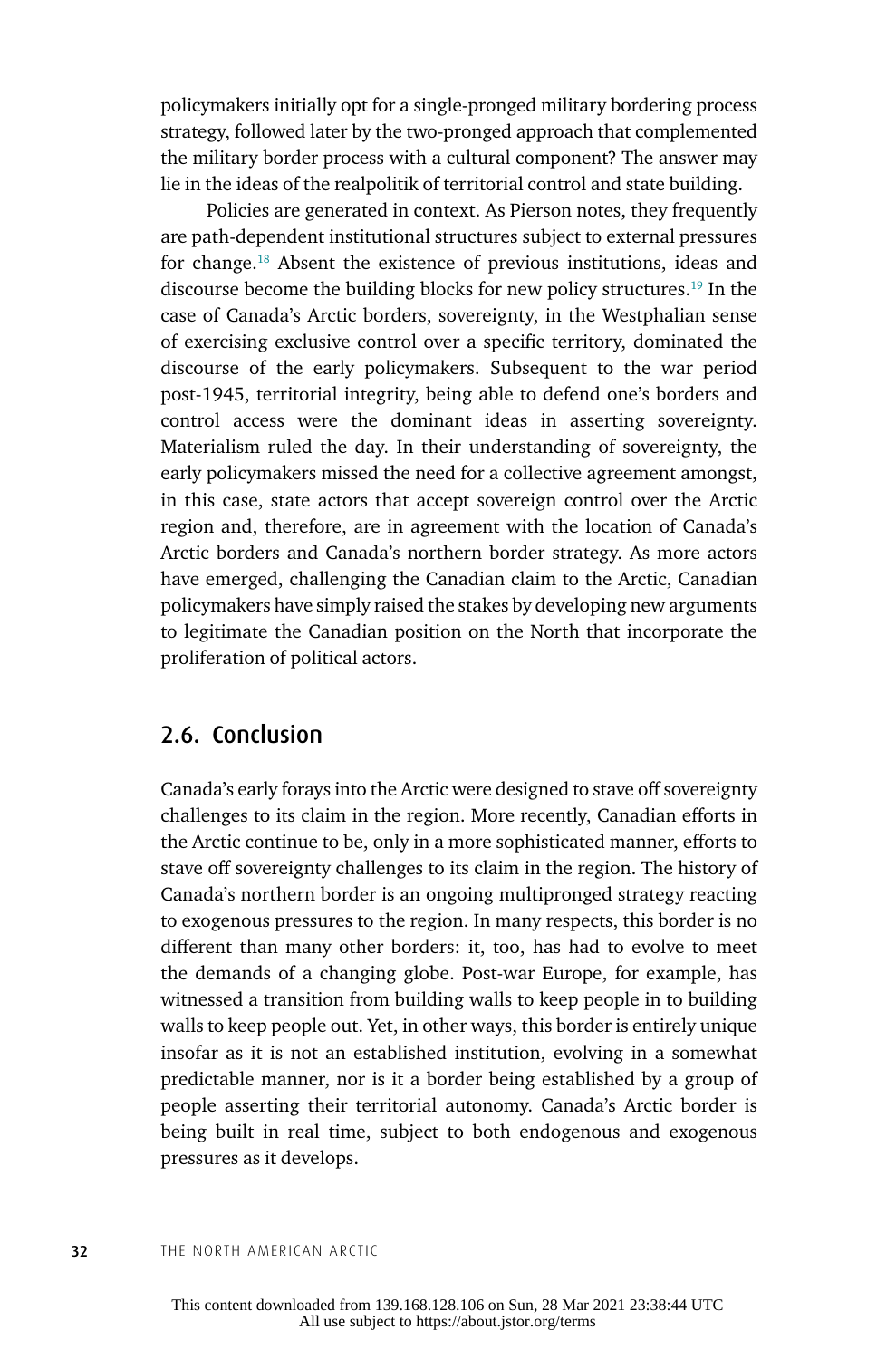The Canadian Arctic, like the Spratly Islands and the Taiwan Strait, will be subject to the realpolitik of state interests and power. For Canada, this simply means that without the capacity to enforce the border, claims to the North will remain just that – claims that are not backed by a capacity to enforce those claims. That history is one of a 'high' Arctic strategy forged by political and economic elites in the national interest. Yet, that is no longer a viable strategy on its own. On the one hand, the characteristics and magnitude of connectivity in the North differ from that of the South. First, the nature of flows in the Arctic is emblematic of border challenges more broadly: pollution, environmental change, aero-spatial military challenges, etc. None of these can be adequately addressed by the actual physical Westphalian border. Second, these flows differ qualitatively and quantitatively from movement at the southern border, where priorities include organised crime, migration and cross-border trade. On the other hand, the emancipation and proliferation of individual and collective rights-holders as political actors throughout Canada's North has meant the exponential growth of actors involved in the bordering process.

This combination of effects obviates a 'high' approach by Canada to its northern border: no longer is border policy merely the purview of a relationship between states. It has given rise to an incipient 'low' border strategy that has to reconcile the interests of realpolitik with local partners, not only because they are a vital part of that strategy, but also because the political, legal and economic environment necessitates their perspectives and interests to be factored in as equal partners in the bordering process. We are witnessing a genuinely new bordering process that does not confirm with the literature: from Sack's territorial claims to Paasi's border institutions. The culmination of that process is the genesis of a new form of 'security community': one where 'high' interests of realpolitik have to be reconciled with 'low' security processes that prioritise human and food security along with local economic development for the benefit of local communities.

#### Notes

- 1 Vancouver Maritime Museum, 'St. Roch National Historic Site' (2019), [https://](https://www.vancouvermaritimemuseum.com/permanent-exhibit/st-roch-national-historic-site) [www.vancouvermaritimemuseum.com/](https://www.vancouvermaritimemuseum.com/permanent-exhibit/st-roch-national-historic-site) [permanent-exhibit/st-roch-national](https://www.vancouvermaritimemuseum.com/permanent-exhibit/st-roch-national-historic-site)[historic-site](https://www.vancouvermaritimemuseum.com/permanent-exhibit/st-roch-national-historic-site).
- 2 P. Whitney Lackenbauer, *The Canadian Rangers: A Living History* (Vancouver: UBC Press, 2013).
- 3 Heather N. Nicol and P. Whitney Lackenbauer, eds., *The Networked North:*